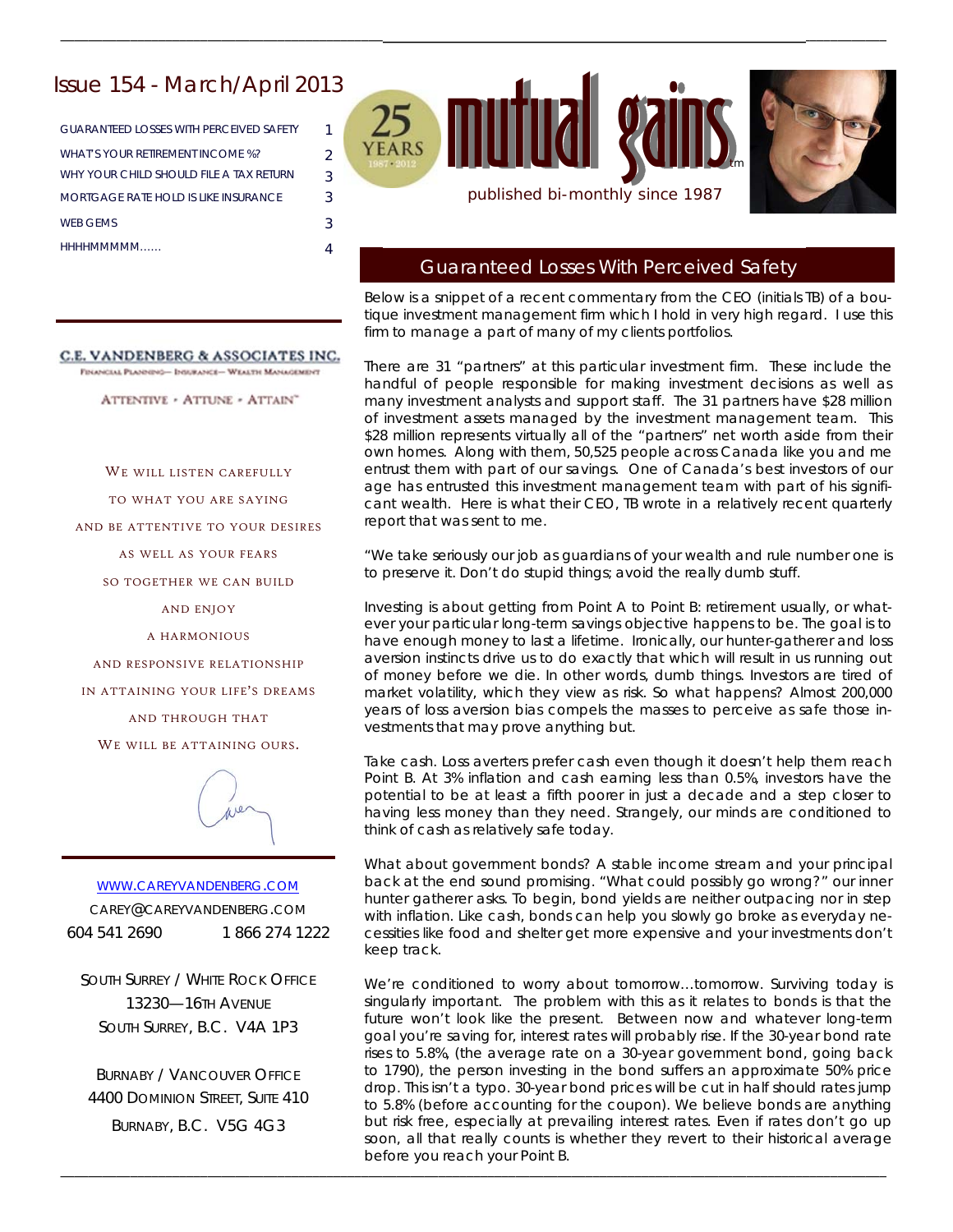### Page 2

*Remember, risk isn't volatility. Risk is running out of money before you die."*

This is where I'd like to step in and give you some recent data about the level of uncertainty people are feeling. That uneasiness has made a lot of people sell their equity investments and in its place invest in the perceived safe havens of cash and bonds This is shown on the chart to the right.

Based on our natural, flee to safety wiring, would you say these people are making the right decision? I can say, with great confidence, absolutely not. Just as so many people were jumping into technology companies in 1999 only to see permanent loss of



capital, so too are people doing exactly the same today, but this time it is into the perceived safety of government bonds and cash. It will only be a matter of time before those safety seekers face permanent loss.

\_\_\_\_\_\_\_\_\_\_\_\_\_\_\_\_\_\_\_\_\_\_\_\_\_\_\_\_\_\_\_\_\_\_\_\_\_\_\_\_\_\_\_\_\_\_\_\_\_\_\_\_\_\_\_\_\_\_\_\_\_\_\_\_\_\_\_\_\_\_\_\_\_\_\_\_\_\_\_\_\_\_\_\_\_\_\_\_\_\_\_\_\_\_\_\_\_\_\_\_\_\_\_\_\_\_\_\_\_\_\_\_\_\_\_\_\_\_

Unfortunately, that desire for safety, no matter how elusive, is something so many people are wanting to invest in. So, if their advisor isn't giving them what they want, they'll turn to another advisor who will. As "TB" wrote to his kids in a letter intitled "Read Before Your 18th Birthday" he said this about working with a Financial Advisor: "*Are they always recommending something that makes you feel comfortable because everyone else is doing the same thing? If so, fire them and look for someone that seems to understand that investing isn't always supposed to make you feel all warm and fuzzy."* 

It is easiest to sell what is text book "low risk". It's easier to attract assets under administration by filling orders to build portfolios of perceived safety than to do the right thing, especially when there are so many facts that show what is so obviously right. These include:

- Interest rates are at sea level so to speak and in some cases below that (yes, people in some countries are actually paying their governments to hold their money). They can't get much lower than where they are. That means, it is only a matter of time when government bonds in particular will fall in value for permanent loss.
- The level of dividends paid on high quality companies are almost 3 times as much as what you can get on interest bearing investments.
- The percentage of corporate profits that U.S. companies pay out in dividends is approximately 30%. This is at historic lows and dividends can only increase to their more normal level of 50—60% dividend payouts.
- Companies have been hoarding cash. They will eventually increase their dividends because of this.
- Increasing dividends mean increasing share prices.
- Companies are in the best financial shape they have been since the 2nd world war while government finances are in the worst shape they have been.

Owning shares of several excellent global businesses carries less risk today than ever before while owning government bonds carries the highest risk of loss. This is contrary to what so many believe to be true. Ironically, the conventional wisdom of a "balanced" portfolio is to have government bonds for security which, in today's low rate, highly indebted government environment is exactly the wrong thing to own. It appears to me that so many are running away from the very thing they should be running toward. Don't make the same mistake.

## What's Your Retirement Income Percentage?

For many people being able to "retire" early is the ultimate financial goal. The word "retire" has a very broad meaning and is very individual. However, in all cases it does mean, not having to wake up every day to earn an income. Being able to use the assets you have accumulated, to provide the income you need.

The common metric used in the the financial industry is to think in terms of percentage of income. As a percentage of the income you are used to earning, what percentage will you need when you retire? 75% is the benchmark income many financial planners start with. That again, is only a benchmark. The reality I come to find, is that most of the people I work with will need less than that, and in some cases, much less.

The most accurate way to determine how much you will personally need, is to calculate the expenses that will continue when you are not working. As well, there will probably be expenses that you will have to add, particularly since you will have more free time. Cheryl and I recently did a review for our own situation and came up with 63.1%.

\_\_\_\_\_\_\_\_\_\_\_\_\_\_\_\_\_\_\_\_\_\_\_\_\_\_\_\_\_\_\_\_\_\_\_\_\_\_\_\_\_\_\_\_\_\_\_\_\_\_\_\_\_\_\_\_\_\_\_\_\_\_\_\_\_\_\_\_\_\_\_\_\_\_\_\_\_\_\_\_\_\_\_\_\_\_\_\_\_\_\_\_\_\_\_\_\_\_\_\_\_\_\_\_\_\_\_\_\_\_\_\_\_\_\_\_\_\_ With the clients I work with, I take their number and plug it into financial planning software. This brings together all the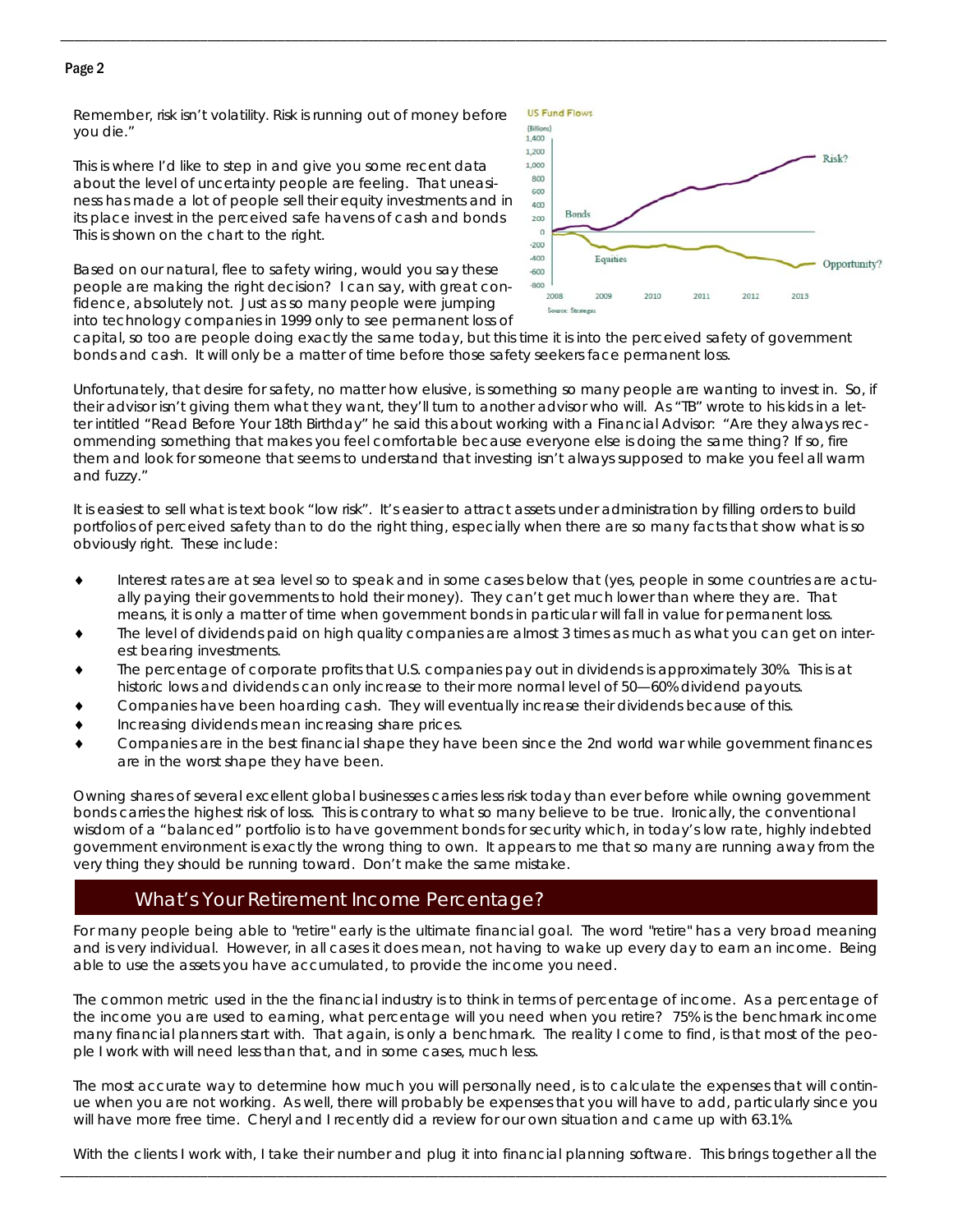#### *(Continued from page 2)*

other pieces of your financial life, as well as some assumptions such as inflation rate, retirement age, what you can expect to receive from CPP and OAS and what your RRSP will grow to. The goal is to ensure you achieve a financially viable retirement.

\_\_\_\_\_\_\_\_\_\_\_\_\_\_\_\_\_\_\_\_\_\_\_\_\_\_\_\_\_\_\_\_\_\_\_\_\_\_\_\_\_\_\_\_\_\_\_\_\_\_\_\_\_\_\_\_\_\_\_\_\_\_\_\_\_\_\_\_\_\_\_\_\_\_\_\_\_\_\_\_\_\_\_\_\_\_\_\_\_\_\_\_\_\_\_\_\_\_\_\_\_\_\_\_\_\_\_\_\_\_\_\_\_\_\_\_\_\_

I've seen clients live on 20% of their working income happily and quite easily. The subtle signs of despair in someone's face have also been very evident when they realize that their current lifestyle has handcuffed them into having to work much longer than they would like. In the end, the current lifestyle you are living and the costs associated with it, will determine how much you will need when you decide to stop earning an income.

## WHY YOUR CHILD SHOULD FILE AN INCOME TAX RETURN

Students who don't file an income tax return may be missing out on free money available to them. If you are doing your own tax return and you have a child who has even the most modest of earnings (yes even paper route or babysitting income), file a tax return for them as well. Here are some of the reasons why:

- It's easy and quick and they won't pay any taxes any way (assuming they earn less than approximately \$11,000 of income in a year).
- A child over 19 years of age that files can apply for the GST / HST tax credit. That could mean a payment to them every three months. Free money that they could be passing up on.
- Any taxes paid on that casual or part time job could come back as a refund but, you have to file the income tax return to get it.
- Students may be entitled to deduct tuition, books, student loan interest, transit passes etc. from any income they earned which means higher potential for a tax refund.

Filing a tax return starts the accumulation of RRSP contribution room to be used for when income is higher. This can be a valuable tax deduction to be used in future years.

## A MORTGAGE RATE HOLD IS LIKE INSURANCE ON YOUR PAYMENTS

If your looking at selling your home and will need a new mortgage, you should seriously consider getting a mortgage rate hold. This allows you to find your new home over the next 3 to 4 months, knowing for sure what the interest rate on your mortgage rate will be. However, if interest rates fall, you will get the lower rate.

Let's say you get a 3% rate hold. Europe looks like it is on the mend faster than originally anticipated, the U.S. is getting their fiscal house in order which nobody anticipated and oil prices are heading higher. That 3% mortgage rate could easily jump to 3.5 or 4%. In this scenario, your rate hold will have saved you the pain of seeing your expected mortgage payments jump by 17 to 33%. How would that kind of increase change your house buying plans?

The rate hold by itself won't do you any good if you don't fit the banks financing qualifications. In other words, your income and employment history are important factors. So along with the rate hold, you should get a mortgage preapproval as well. This way, you will know how much you can spend before you fall head over heals in love with that perfect home.

Having said that, there is a big difference between being "preapproved" and "prequalified". To get a mortgage preapproval, the lender checks you out fully and commits to the financing whereas a prequalification they only do a precursory look and don't really guarantee anything.

This is where I put a plug in for dealing with a mortgage broker versus simply going to your bank. Many banks will only issue a prequalification. A mortgage broker on the other hand, along with putting your mortgage application out for banks to "bid" on your business so you get the best mortgage deal out there, A mortgage broker will ensure you're preapproved so there are no surprises. That is like having insurance on your mortgage rate, at no cost to you.

Note: I can refer you to one of the mortgage brokers I work with to fit your situation and personality.

### WEB GEMS

\_\_\_\_\_\_\_\_\_\_\_\_\_\_\_\_\_\_\_\_\_\_\_\_\_\_\_\_\_\_\_\_\_\_\_\_\_\_\_\_\_\_\_\_\_\_\_\_\_\_\_\_\_\_\_\_\_\_\_\_\_\_\_\_\_\_\_\_\_\_\_\_\_\_\_\_\_\_\_\_\_\_\_\_\_\_\_\_\_\_\_\_\_\_\_\_\_\_\_\_\_\_\_\_\_\_\_\_\_\_\_\_\_\_\_\_\_\_ Letsgobiking.net My wife Cheryl and I love to cycle. Go for a few hours, a full day or a cycle tour over a few days. I found this site looking for leisurely trips around the Vancouver, Fraser Valley and other areas of BC. We've discovered some rides that have brought us to some completely new places. Many of these are perfect for a young family on a weekend and if you don't want hills, choose a route that follows one of the many rivers in our region.